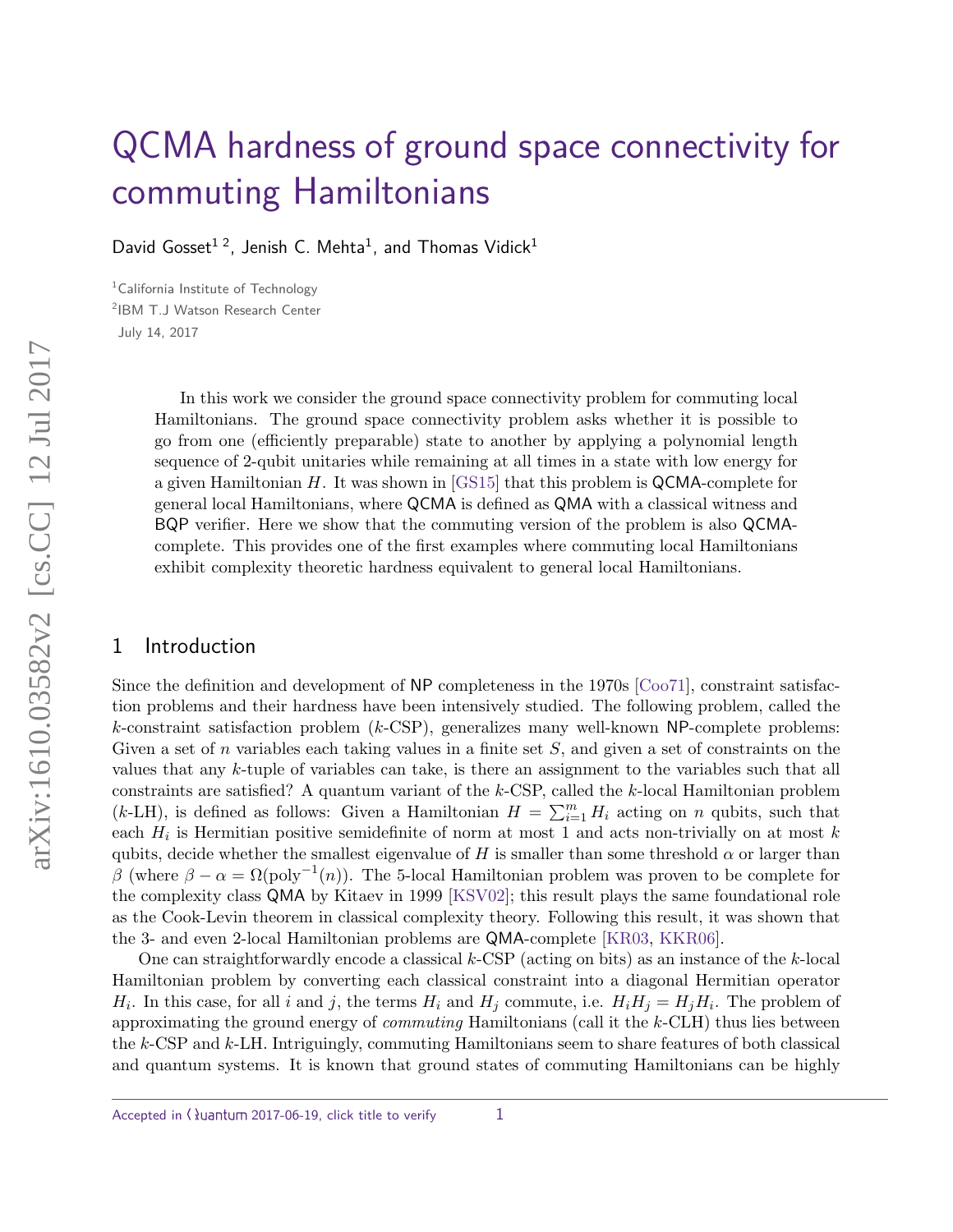entangled (e.g., Kitaev's toric code [\[Kit03\]](#page-10-4)). On the other hand, it was shown by Bravyi and Vyalyi that 2-CLH for qudits is in NP [\[BV03\]](#page-9-1). It was subsequently shown that the 3-CLH for qubits and 4-CLH for qubits on a grid are also in NP[\[AE11,](#page-9-2) [Sch11\]](#page-10-5). The complexity of *k*-CLH for general *k* remains open.

In this paper we investigate the commutative version of a different problem related to local Hamiltonians. Specifically, we consider the ground state connectivity problem introduced in [\[GS15\]](#page-10-0). Given a local Hamiltonian *H* on *n* qubits and two quantum circuits that prepare starting and final states  $|\psi\rangle$  and  $|\phi\rangle$ , is there a sequence of poly(*n*) local unitaries which maps  $|\psi\rangle$  to  $|\phi\rangle$  and is such that all intermediate states have energy close to the ground energy of *H*? This problem is motivated by the analogous classical connectivity problems [\[GKMP09\]](#page-9-3). Although it is not believed that QCMA is in NP, the inclusion is consistent with our current state of knowledge. In particular, all known explicit constructions of commuting Hamiltonians have ground states that can be succinctly described by a classical witness. This motivates the introduction of the ground state connectivity problem as an attempt to define a "hard" problem for commuting Hamiltonians. An interesting class of local Hamiltonian for which the problem is relevant are quantum memories based on stabilizer codes [\[BLP](#page-9-4)+16], which by definition have the property that they have efficiently preparable ground states that cannot be connected by a low-energy path, due to the presence of an energy barrier.

It was shown in [\[GS15\]](#page-10-0) that the ground space connectivity problem is QCMA-complete for 5 local Hamiltonians. Here we show that the connectivity problem for commuting local Hamiltonians is just as hard.

**Theorem** (Informal)**.** *Given an n-qubit commuting local Hamiltonian H, and quantum circuits which prepare two states*  $|\psi\rangle$  *and*  $|\phi\rangle$  *in the ground space of H, it is* QCMA*-complete to decide if there exists a* poly(*n*)*-length sequence of* 2*-local unitaries which maps*  $|\psi\rangle$  *to*  $|\phi\rangle$  *such that all intermediate states have low energy for H.*

To the best of our knowledge, this is the first problem in which commuting local Hamiltonians exhibit complexity theoretic hardness equivalent to that of general local Hamiltonians.

To prove the theorem one must show both containment in, and hardness for, QCMA. Containment in QCMA is straightforward, and follows from [\[GS15\]](#page-10-0). To prove QCMA-hardness, we give a reduction from a simple problem which we call the 2-layer problem. Roughly speaking this problem can be described as follows. One is given two local Hamiltonians *A* and *B* which are each composed of commuting local terms. One is asked to decide if  $A + B$  has an efficiently preparable state with low energy, or all states have high energy for  $A+B$  (promised that one of these possibilities holds). We deduce QCMA-completeness of this 2-layer problem using a simple reduction from QCMA circuit satisfiability. We include the proof in Appendix [A.](#page-10-6) *[1](#page-1-0)* Our main contribution is a Karp reduction from the 2-layer problem to the ground space connectivity problem, whereby a 2-layer Hamiltonian  $A + B$  is mapped to a *commuting* local Hamiltonian  $H_A + H_B + G$ . It is designed so that we can use tools from [\[GS15\]](#page-10-0) to analyze the resulting commuting Hamiltonian, after certain small modifications that enhance their generality.

In section [2,](#page-2-0) we review relevant background, and define the computational problems of interest. In section [3,](#page-3-0) we give the reduction which establishes QCMA-completeness of the ground state connectivity problem for commuting Hamiltonians. We conclude in section [4.](#page-9-5)

<span id="page-1-0"></span><sup>1</sup>We note that it may also be possible to establish QCMA-completeness of the 2-layer problem using known 1D circuit-to-Hamiltonian mappings such as the one from [\[AGIK09\]](#page-9-6).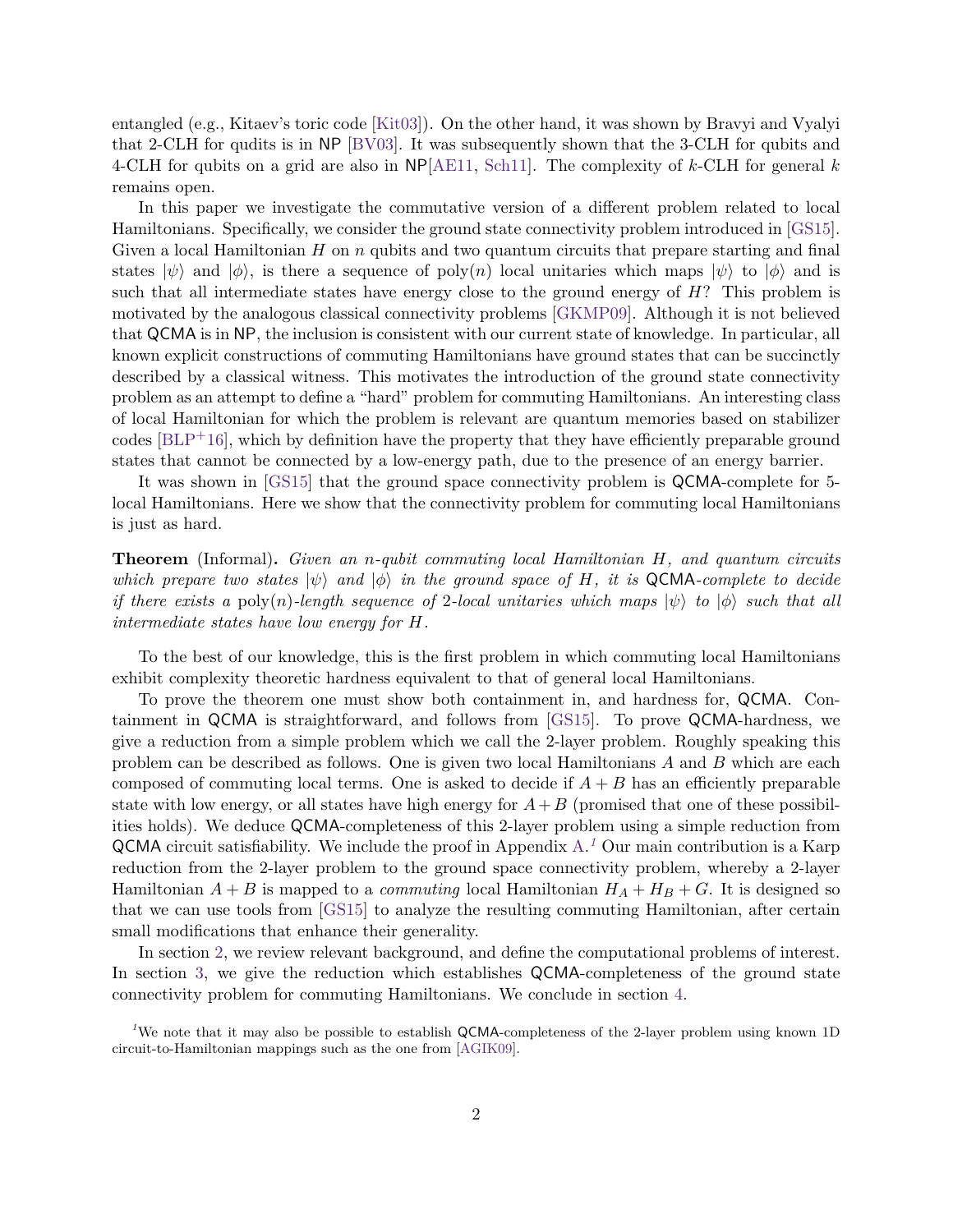#### <span id="page-2-0"></span>2 Preliminaries

The reader is referred to [\[Wat11\]](#page-10-7) for relevant background in linear algebra and quantum information, and [\[AB09\]](#page-9-7) for background in complexity theory. We give less standard notation and definitions here.

We consider finite-dimensional Hilbert spaces over the complex field  $\mathbb{C}$ . The space of *n* qudits is  $(\mathbb{C}^d)^{\otimes n}$ . Throughout the paper, for simplicity, we consider only qubits, for which  $d=2$ , though our results hold for any constant qudit dimension *d*.

For any operator *A*, the *operator norm* will be denoted as  $||A|| = \max_{||x||=1} ||Ax||$ . The trace norm is  $||A||_{tr} = Tr(\sqrt{A^{\dagger}A}).$ 

We use the following terminology. For an integer  $1 \leq k \leq n$ , we say that a *n*-qubit linear operator is *k*-local if it can be written as  $I \otimes L$  where *L* acts on at most *k* qubits. A *k*-local *Hamiltonian* is  $H = \sum_i H_i$  where each  $H_i$  is a *k*-local Hermitian operator. We will always assume the normalization  $||H_i|| \leq 1$  and that  $H_i$  is positive semidefinite for each *i*. The Hamiltonian is said to be *commuting* when the  $H_i$  pairwise commute. To emphasize that a given Hamiltonian may not be commuting we sometimes call it a general, or non-commuting, *k*-local Hamiltonian. We say that a *k*-local Hamiltonian is *a*-layered if the *H<sup>i</sup>* can be partitioned into *a* sets such that the terms within the same set commute. Thus a commuting Hamiltonian is 1-layered. The *ground energy* of a Hamiltonian *H* is its smallest eigenvalue. A ground state of a Hamiltonian *H* is any unit vector in its ground space, the eigenspace associated with the smallest eigenvalue of *H*. We use  $|0\rangle^{\otimes n}$  and  $|0^n\rangle$  interchangeably.

**Definition 1** (Efficiently preparable states). A family  $\{|\psi_n\rangle\}$  of states is *efficiently preparable* if for each *n*, there is a sequence of poly $(n)$  2-local unitaries that can prepare  $|\psi_n\rangle$  from  $|0\rangle^{\otimes n}$ .

A promise language is a pair  $L = (L_{yes}; L_{no})$  with  $L_{yes}, L_{no} \subseteq \{0, 1\}^*$  and  $L_{yes} \cap L_{no} = \emptyset$ , where *Lyes* are strings in the language and *Lno* are strings not in the language.

**Definition 2** (QCMA)**.** We say that a promise language *L* is in the complexity class QCMA if there exist polynomials  $p, q$  and a deterministic Turing machine that on input  $x \in \{0, 1\}^*$  outputs in time  $q(|x|)$  (where  $|x|$  is the length of *x*) the description of a quantum circuit  $Q_x$  acting on  $p(|x|)$ qubits such that the following holds:

$$
x \in L \Rightarrow \exists y \in \{0, 1\}^{p(|x|)}, ||\Pi_1 Q_x | y \rangle || \ge \frac{2}{3},
$$
  

$$
x \notin L \Rightarrow \forall y \in \{0, 1\}^{p(|x|)}, ||\Pi_1 Q_x | y \rangle || \le \frac{1}{3},
$$

where  $\Pi_1 = |1\rangle\langle 1| \otimes I$  is the orthogonal projection onto the state  $|1\rangle$  on the first qubit.

The constants  $\frac{2}{3}$  and  $\frac{1}{3}$  are arbitrary and can be amplified to  $(1 - 2^{-\text{poly}(n)}, 2^{-\text{poly}(n)})$  using standard techniques (we will use this fact later on).

We finally define the ground space connectivity problem for commuting Hamiltonians. Given a *k*-local commuting Hamiltonian *H* and two efficiently preparable states  $|\psi\rangle$  and  $|\phi\rangle$  in the ground space of *H*, the problem is to decide whether there exists a sequence of 2-local unitaries that takes the initial state  $|\psi\rangle$  close to the final state  $|\phi\rangle$  in a way such that all the intermediate states have low energy. Formally, the problem is stated as follows (adapted from [\[GS15\]](#page-10-0)):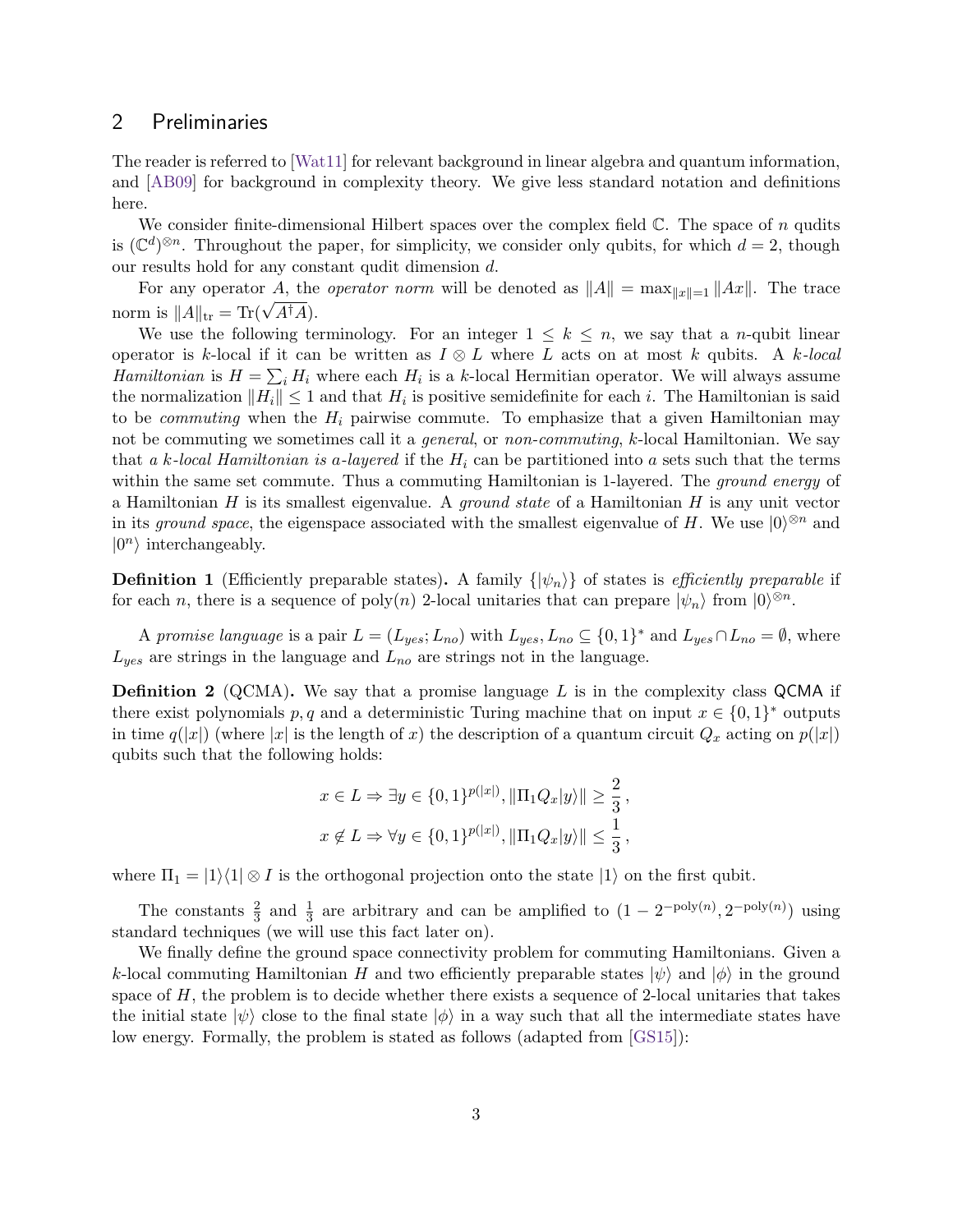**Definition 3** ( $k$ -CGSCON( $c, s$ )). Given as input a  $k$ -local *n*-qubit commuting Hamiltonian *H*, *n*qubit poly(*n*)-size quantum circuits  $U_{\psi}$  and  $U_{\phi}$  that prepare the states  $|\psi\rangle$  and  $|\phi\rangle$  in the ground space of *H*, and real numbers  $0 \leq c < s$ , decide whether

• (YES) There exists an  $m = \text{poly}(n)$  and a sequence of 2-local unitaries  $U_1$  to  $U_m$  such that

$$
\max\left\{\|U_{\phi}|0^n\rangle - U_m...U_1U_{\psi}|0^n\rangle\|, \,\langle\psi_i|H|\psi_i\rangle, \,1\leq i\leq m\right\}\leq c,
$$

where  $|\psi_i\rangle = U_i...U_1U_{\psi}|0^n\rangle$ , or

• (NO) For *any* sequence of  $m = \text{poly}(n)$  2-local unitaries  $U_1$  to  $U_m$ ,

$$
\max\left\{\|U_{\phi}|0^n\rangle - U_m...U_1U_{\psi}|0^n\rangle\|, \,\langle\psi_i|H|\psi_i\rangle,\, 1\leq i\leq m\right\}\geq s.
$$

where  $|\psi_i\rangle = U_i...U_1U_{\psi}|0^n\rangle,$ 

given the promise that one of the cases holds.

We define the 2-layer problem as follows:

**Definition 4** (2-layer problem)**.** Given as input a pair of *n*-qubit Hamiltonians *A* and *B*, each consisting of a sum of mutually commuting 15-local terms (but terms appearing in the decomposition of *A* do not necessarily commute with terms appearing in the decomposition of *B*),  $0 \leq A \leq I$  and  $0 \leq B \leq I$  and parameters  $0 \leq \alpha < \beta$  such that  $\alpha \leq 2^{-\text{poly}(n)}$ ,  $\beta \geq \text{poly}^{-1}(n)$ , decide whether

- (YES) There exists an efficiently preparable state  $|\psi\rangle$  such that  $\langle \psi | A + B | \psi \rangle \leq \alpha$ , or
- (NO) For all states  $|\phi\rangle$ ,  $\langle \phi|A + B|\phi\rangle > \beta$ ,

given the promise that one of the cases holds.

In appendix [A](#page-10-6) we prove that the 2-layer problem is QCMA-complete using a reduction from QCMA circuit satisfiability.

<span id="page-3-2"></span>**Lemma 5.** *The* 2*-layer problem is* QCMA*-complete.*

### <span id="page-3-0"></span>3 QCMA-completeness of CGSCON

In this section we consider the problem of traversing the ground space of commuting Hamiltonians with constant locality. Informally, as stated in the introduction, we want to understand the hardness of going from one low energy state of a commuting Hamiltonian to another by applying a polynomial-length sequence of two-qubit unitaries, while maintaining low energy in each intermediate state. Our main result is that the ground space connectivity problem for commuting local Hamiltonians is QCMA-complete:

<span id="page-3-1"></span>**Theorem 6.** 21-CGSCON $(2^{-poly(n)}, poly^{-1}(n))$  *is* QCMA-*complete.*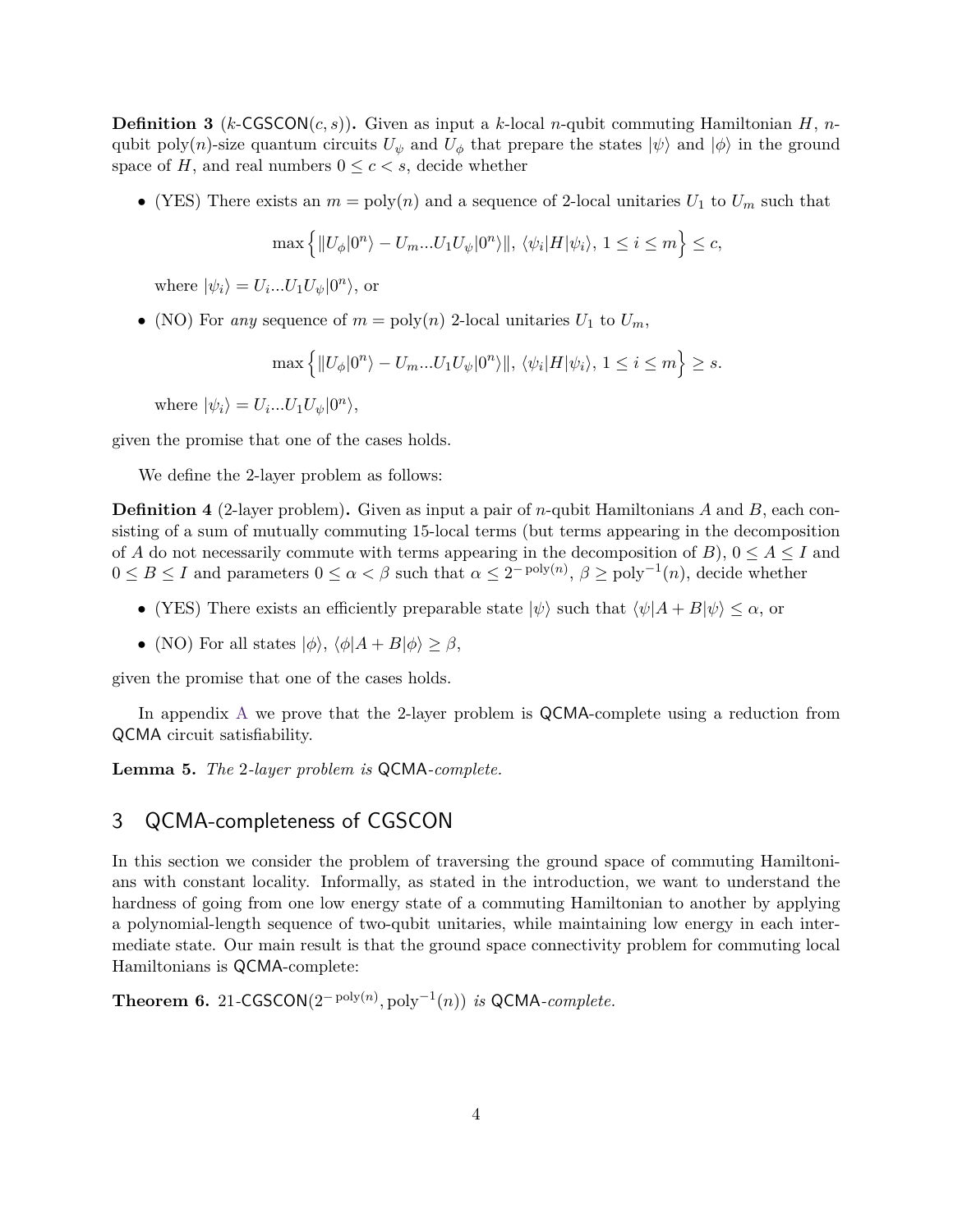To prove this result we use many of the ideas from [\[GS15\]](#page-10-0), where it is shown that the ground space connectivity problem for general (not necessarily commuting) local Hamiltonians is QCMAcomplete. The main part of the proof is a reduction from the 2-layer problem which establishes QCMA-hardness.

We begin by discussing one of the main tools used in [\[GS15\]](#page-10-0), the Traversal Lemma. We modify and slightly generalize the lemma to suit our needs. We first review the definition of *k*-orthogonality and establish a "small projection lemma" which we use to prove the Modified Traversal Lemma.

**Definition 7** (*k*-orthogonality [\[GS15\]](#page-10-0)). For  $k \ge 1$ , a pair of states  $|\psi\rangle, |\phi\rangle \in (\mathbb{C}^d)^{\otimes n}$  is *k*-orthogonal if for all *k*-local unitaries *U*, we have  $\langle \psi | U | \phi \rangle = 0$ . Further, any two subspaces  $S, T \subseteq (\mathbb{C}^d)^{\otimes n}$  are *k*-orthogonal if every pair of states  $|\psi\rangle, |\phi\rangle$  in *S* and *T* respectively are *k*-orthogonal. For example, the states  $|000\rangle$  and  $|111\rangle$  are 2-orthogonal.

<span id="page-4-0"></span>**Lemma 8.** *(Small Projection Lemma) Let S and T be k-orthogonal subspaces and let P<sup>S</sup> and P<sup>T</sup> be the orthogonal projections onto them.* Let  $\Pi = I - P_S - P_T$ . Let  $|\psi_0\rangle \in S$ . Let  $U_1, \ldots, U_m$ *be any sequence of k-local unitaries, and let*  $|\psi_i\rangle = U_i |\psi_{i-1}\rangle$  for  $1 \leq i \leq m$ . Assume that for  $e^{i\theta} \leq e^{i\theta} \leq e^{i\theta}$ ,  $\|\Pi[\psi_i\|] \leq \zeta$  *for some*  $\zeta \geq 0$ . Then, for every  $0 \leq i \leq m$ ,  $\|P_T[\psi_i\|] \leq i\zeta$  and  $||P_S|\psi_i\rangle|| \geq 1 - (i+1)\zeta$ .

*Proof.* We show by induction that for every  $0 \leq i \leq m$ ,  $||P_T|\psi_i\rangle|| \leq i\zeta$ . It is trivially true for  $i = 0$ . Further,

$$
||P_T|\psi_i\rangle|| = ||P_T U_i (P_S + P_T + \Pi)|\psi_{i-1}\rangle||
$$
  
\n
$$
\leq ||P_T U_i \Pi|\psi_{i-1}\rangle|| + ||P_T U_i P_T|\psi_{i-1}\rangle||
$$
  
\n
$$
\leq ||\Pi|\psi_{i-1}\rangle|| + ||P_T|\psi_{i-1}\rangle||
$$
  
\n
$$
< \zeta + (i - 1)\zeta.
$$

Here, the second line follows from the triangle inequality and the fact that  $P_T U_i P_S |\psi\rangle = 0$  since the  $U_i$  are *k*-local and the subspaces *S* and *T* are *k*-orthogonal, the third line uses  $||P|| \le 1$ , and the fourth the condition  $\|\Pi|\psi_i\rangle\| < \zeta$  for  $0 \leq i \leq m$  and the induction hypothesis. Furthermore, by the triangle inequality, for all  $0 \leq i \leq m$ ,

$$
||P_S|\psi_i\rangle|| \ge |||\psi_i\rangle|| - ||P_T|\psi_i\rangle|| - ||\Pi|\psi_i\rangle|| \ge 1 - (i+1)\zeta.
$$

We are now ready to prove a modified version of the Traversal Lemma from [\[GS15\]](#page-10-0) that we require in the next section. The main modification compared to the original lemma is that ours considers an additional pair (*U, V* ) of *k*-orthogonal subspaces that represent an excluded (highpenalty) subspace for the traversal from one space to the other in the original pair (*S, T*). Intuitively, the Modified Traversal Lemma states the following. Let  $|\psi\rangle$  and  $|\phi\rangle$  be any two *k*-orthogonal states which are in the ground space of some Hamiltonian *H* and are contained in some subspace *U*. Let *V* be a subspace such that *U* and *V* are *k*-orthogonal. Assume further that there is a high energy penalty for any state that is outside the direct sum  $U + V$ . Then, for any sequence of *m* unitaries that map  $|\psi\rangle$  to a state that is  $\epsilon$ -close to  $|\phi\rangle$  in a manner such that every intermediate state has very little overlap with the orthogonal complement of  $U + V$ , there is some intermediate state that has sufficiently large overlap on the orthogonal complement of the union of the subspaces spanned by  $|\psi\rangle$  and  $|\phi\rangle$ .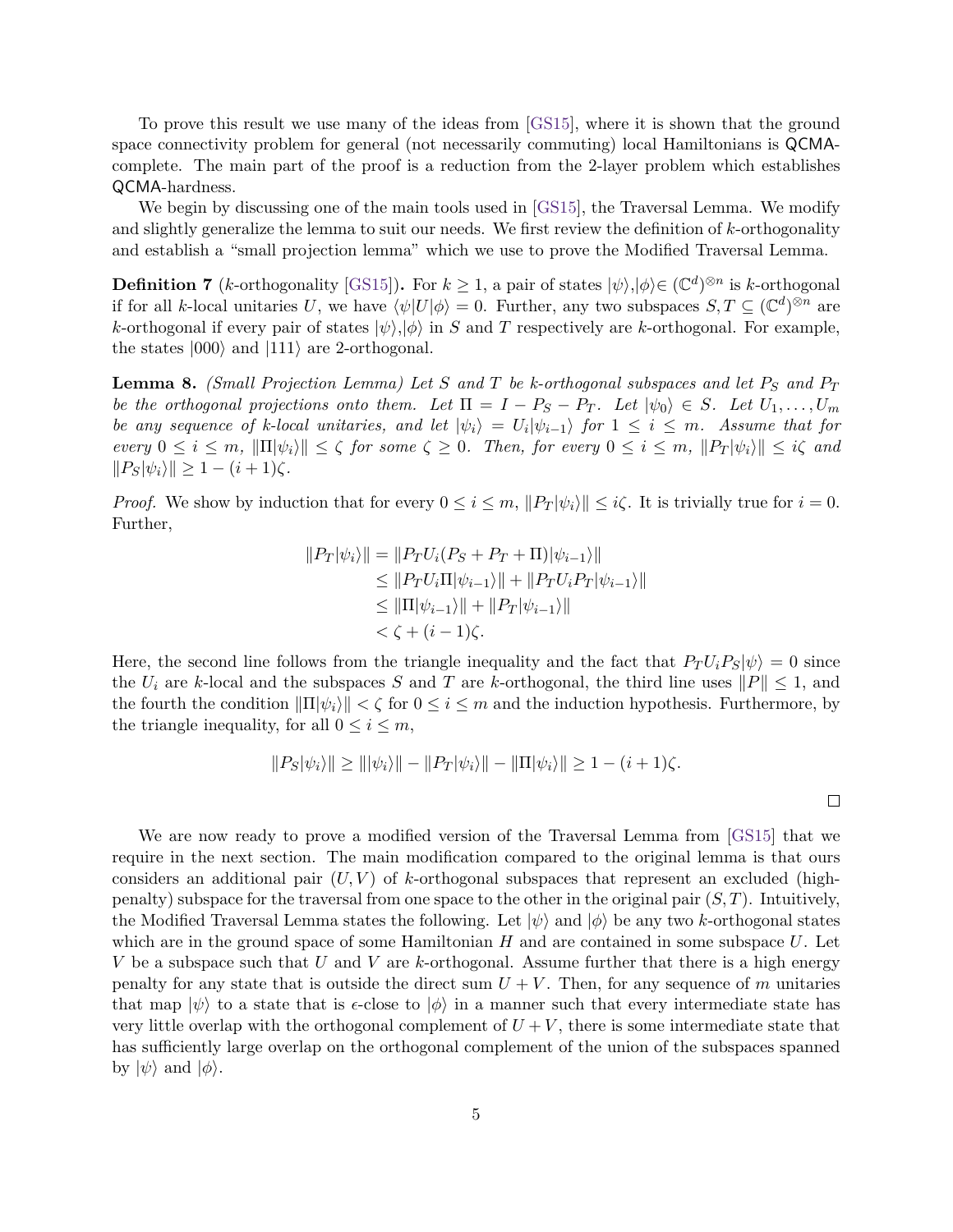<span id="page-5-2"></span>**Lemma 9.** *(Modified Traversal Lemma) Let S and T be two k-orthogonal subspaces, and let U and V be another pair of k-orthogonal subspaces such that*  $S \cup T \subseteq U$ *. Let*  $P_S, P_T, P_U, P_V$  *be the orthogonal projections onto them, and let*  $\Pi = I - P_U - P_V$ ,  $Q = P_S + P_T$ , and  $P = P_U - Q$ .  $Let |ψ<sub>0</sub>⟩ ∈ S and |φ⟩ ∈ T be a pair of k-orthogonal states. Let  $U_1, \ldots, U_m$  be a sequence of k-local$ *unitaries that map*  $|\psi_0\rangle$  *to*  $|\psi_m\rangle$ *, where*  $|\psi_i\rangle = U_i |\psi_{i-1}\rangle$ *.* 

 $Let \epsilon, \delta \geq 0 \text{ be such that } |||\phi\rangle - |\psi_m\rangle|| \leq \epsilon \text{ and } ||\Pi|\psi_i\rangle|| \leq \delta \text{ for } 1 \leq i \leq m.$  Then there exists an  $i \in \{1, \ldots, m\}$  *such that*  $||P|\psi_i\rangle||^2 \geq \left(\frac{1-\epsilon}{m}\right)$  $\left(\frac{-\epsilon}{m}\right)^2 - 2(m+1)\delta$ .

*Proof.* Using the assumption  $\|\Pi|\psi_i\rangle\| \leq \delta$  and the Small Projection Lemma (Lemma [8\)](#page-4-0) with the subspaces *U* and *V*, we get that for all  $i \in \{1, \ldots, m\}$ ,  $||P_U|\psi_i|| \geq 1 - (m+1)\delta$ . Thus, letting  $\zeta = \max_{1 \leq i \leq m} ||P|\psi_i\rangle||^2$ , we have that for every  $i \in \{1, \ldots, m\}$ ,

<span id="page-5-0"></span>
$$
\langle \psi_i | Q | \psi_i \rangle = \langle \psi_i | P_U | \psi_i \rangle - \langle \psi_i | P | \psi_i \rangle
$$
  
= 
$$
||P_U | \psi_i \rangle ||^2 - ||P | \psi_i \rangle ||^2
$$
  

$$
\geq (1 - (m+1)\delta)^2 - \zeta
$$
  

$$
\geq 1 - 2(m+1)\delta - \zeta.
$$
 (1)

Let  $|\psi_0\rangle = |\psi_0\rangle$ , and define  $|\psi_i'\rangle$ , for  $1 \leq i \leq m$ , by induction as  $|\psi_i'\rangle = QU_i|\psi_{i-1}'\rangle$ . We prove by induction on *i* from 0 to *m* that

<span id="page-5-1"></span>
$$
\|\psi_i'\rangle - \psi_i\|\leq i\sqrt{2(m+1)\delta + \zeta}.\tag{2}
$$

 $\Box$ 

The case  $i = 0$  is clear. Use the triangle inequality to write

$$
||\psi'_i\rangle - |\psi_i\rangle|| = ||QU_i|\psi'_{i-1}\rangle - |\psi_i\rangle||
$$
  
\n
$$
\leq ||QU_i(|\psi'_{i-1}\rangle - |\psi_{i-1}\rangle)|| + ||(Q - I)|\psi_i\rangle||
$$
  
\n
$$
\leq (i - 1)\sqrt{2(m + 1)\delta + \zeta} + \sqrt{2(m + 1)\delta + \zeta},
$$

where the last inequality uses  $||QU_i|| \leq 1$  and the induction hypothesis for the first term, and [\(1\)](#page-5-0) for the second: using that  $(I - Q)$  is a projection,

$$
||(Q - I)|\psi_i\rangle||^2 = \langle \psi_i|(I - Q)|\psi_i\rangle \le 2(m + 1)\delta + \zeta.
$$

Now observe that  $|\psi'_m\rangle$  always lies in *S*. This is because inductively,  $|\psi_0\rangle$  lies in *S*, and if  $|\psi'_{i-1}\rangle$ lies in *S*, then

$$
|\psi'_i\rangle = QU_i|\psi'_{i-1}\rangle = (P_S + P_T)U_i|\psi'_{i-1}\rangle = P_SU_i|\psi'_{i-1}\rangle,
$$

where for the last equality we used that for any *k*-local unitary  $U_i$ ,  $P_T U_i |\psi'_{i-1}\rangle = 0$  since the subspaces *S* and *T* are *k*-orthogonal. But by assumption  $|\phi\rangle \in T$  and thus  $\langle \psi'_m | \phi \rangle = 0$ . Also  $\|\psi_m\rangle - \psi\| \leq \epsilon$ , and therefore by [\(2\)](#page-5-1) for  $i = m$  we deduce that

$$
1 \leq |||\psi'_m\rangle - |\phi\rangle|| \leq |||\psi'_m\rangle - |\psi_m\rangle|| + |||\psi_m\rangle - |\phi\rangle|| \leq m\sqrt{2(m+1)\delta + \zeta} + \epsilon,
$$

proving the lemma.

The main step in our analysis is given by the following reduction from the 2-layer problem to CGSCON.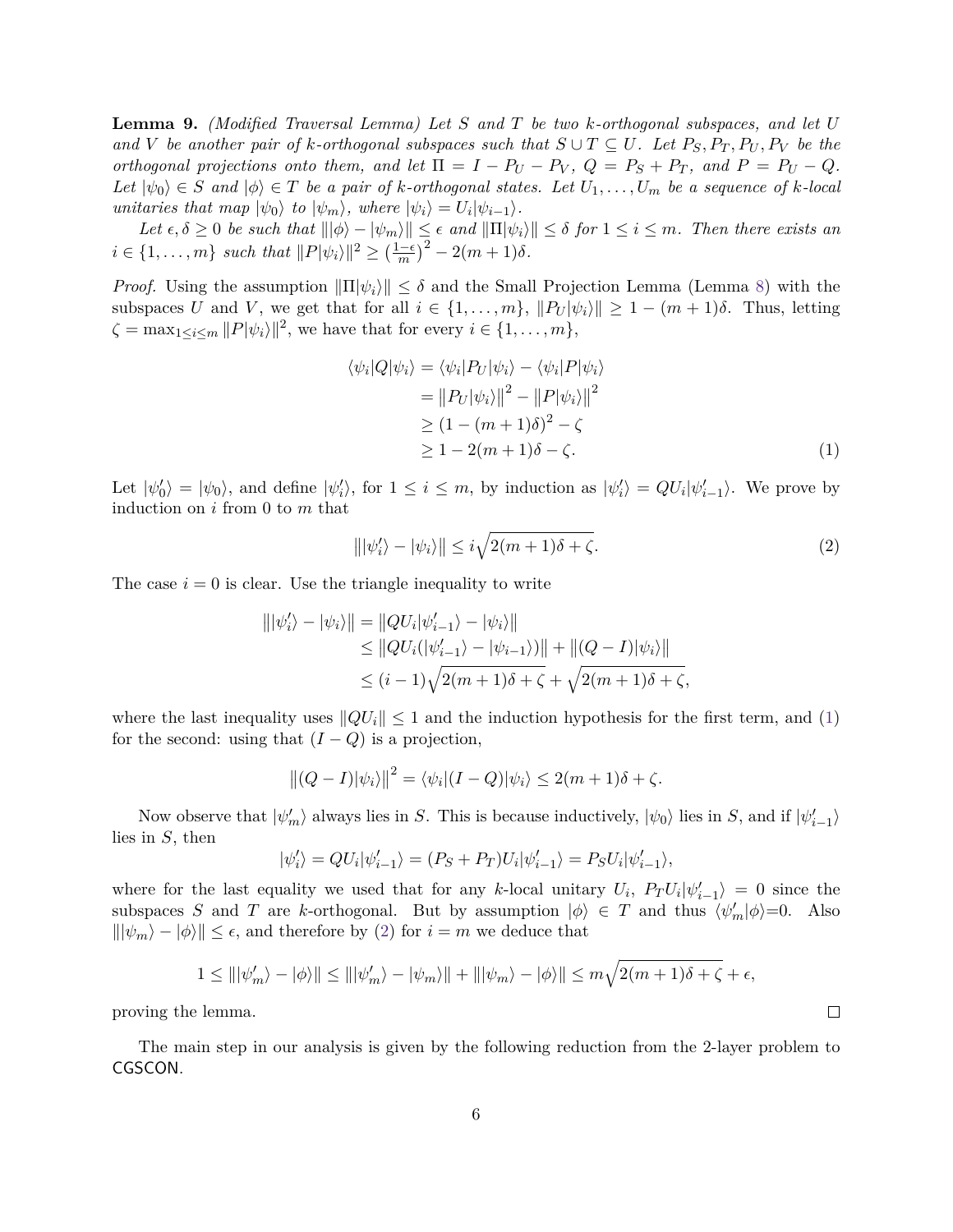<span id="page-6-0"></span>**Theorem 10** (Reduction from 2-layer problem)**.** *Let A and B be n-qubit local Hamiltonians with*  $0 \leq A \leq I$  and  $0 \leq B \leq I$  such that A is a sum of commuting local terms and so is B. There *exists an* (*n*+ 6)*-qubit Hamiltonian H, which is a sum of commuting local terms, each of which can be computed in time polynomial in n from A and B, and which has the following properties. The states*  $|\psi_0\rangle = |0^n\rangle|000\rangle|000\rangle$  *and*  $|\phi\rangle = |0^n\rangle|111\rangle|000\rangle$  *are zero energy ground states of H. Moreover, for any*  $\alpha$ ,  $\beta$  *such that*  $0 \leq \alpha < \beta \leq 2$ , the following hold.

• *(Completeness) Suppose*  $\langle \psi | (A + B) | \psi \rangle \leq \alpha$  *for some efficiently preparable state*  $|\psi \rangle$ *. Then there exists a sequence of 2-local unitaries*  $U_1, \ldots, U_m$ *, for*  $m = \text{poly}(n)$ *, such that* 

$$
U_m U_{m-1} \dots U_1 |\psi_0\rangle = |\phi\rangle
$$

*and*

$$
\langle \psi_i | H | \psi_i \rangle \leq \frac{1}{2} \alpha, \qquad \forall \, 1 \leq i \leq m,
$$

 $where \psi_i\rangle = U_i|\psi_{i-1}\rangle.$ 

• *(Soundness) Suppose*  $\langle \phi | (A + B) | \phi \rangle \geq \beta$  *for all*  $| \phi \rangle$ . Then for any sequence of 2-local *unitaries*  $U_1, \ldots, U_m$  *satisfying* 

$$
||U_m U_{m-1} \dots U_1 |\psi_0\rangle - |\phi\rangle|| \le \frac{1}{2},
$$

*we have*

$$
\max\left\{ \langle \psi_i | H | \psi_i \rangle, 1 \leq i \leq m \right\} = \Omega \left( \frac{1}{m^6} \beta^2 \right).
$$

*Proof.* We first describe the construction of the commuting Hamiltonian *H*. Define 3-qubit projectors

$$
P_0 = |000\rangle\langle000|,
$$
  $P_1 = |111\rangle\langle111|,$   $\Pi = I - P_0 - P_1,$ 

and

$$
P_{+} = \frac{1}{2}(|000\rangle + |111\rangle)(\langle 000| + \langle 111|), \qquad P_{-} = \frac{1}{2}(|000\rangle - |111\rangle)(\langle 000| - \langle 111|).
$$

Consider a system of  $n + 6$  qubits partitioned into three registers, where the first register contains *n* qubits and the second and the third registers contain 3 qubits each. Define

$$
H = H_A + H_B + G,
$$

where

$$
H_A = A \otimes \Pi \otimes P_+, \qquad H_B = B \otimes \Pi \otimes P_-, \qquad \text{and} \qquad G = I \otimes I \otimes \Pi.
$$

Since *A* is a sum of local commuting terms, *H<sup>A</sup>* is also a sum of local commuting terms. Likewise for *B* and  $H_B$ . The projector *G* is itself a 3-local term. Since  $P_+$  and  $P_-$  are orthogonal, we see that the local terms in  $H_A$  commute with the local terms in  $H_B$ . Moreover, all the local terms commute with *G*. Thus *H* is a commuting local Hamiltonian. It is easily verified that  $|\psi_0\rangle = |0^n\rangle|000\rangle|000\rangle$ and  $|\phi\rangle = |0^n\rangle|111\rangle|000\rangle$  are zero energy ground states of *H*. Further, it is easy to create *H* from *A* and *B* since each of the projectors *P*+*, P*−*,* Π acts only on 3 qubits.

The intuition behind the construction is as follows. Given Hamiltonians *A* and *B* acting on *n* qubits, a simple way to make them commute is to make their ranges orthogonal to each other. This can be achieved by letting  $H_A = A \otimes W_1$  and  $H_B = B \otimes W_2$ , where  $W_1$  and  $W_2$  are any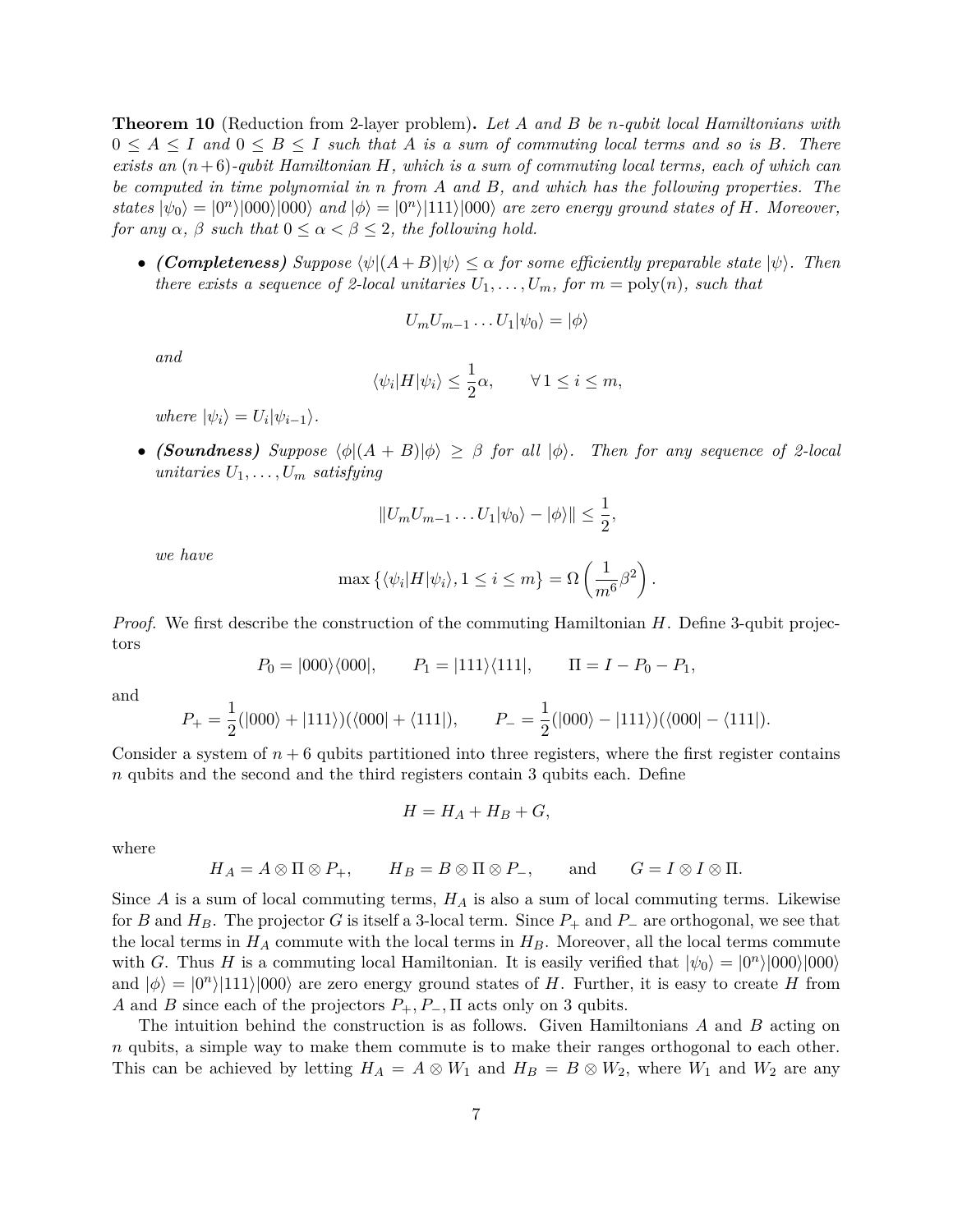orthogonal projectors on *r* ancilla qubits. However, this makes it simple for any traversal to pass only through the ground space of one of the Hamiltonians *A* or *B*: by remaining in a state that is in the nullspace of  $W_1$  or  $W_2$  at all times.

To prevent this, fix a state  $|\Gamma\rangle$  on the ancilla qubits such that  $\langle \Gamma |W_1|\Gamma\rangle \geq c$  and  $\langle \Gamma |W_2|\Gamma\rangle \geq c$ for some constant  $c > 0$ , and introduce a penalty Hamiltonian  $G = I \otimes (I - |\Gamma\rangle\langle\Gamma|)$ . Concretely, we set  $r = 3, W_1 = P_+, W_2 = P_-, |\Gamma\rangle = |000\rangle$ , which gives  $c = 1/2$  and  $G = I \otimes (I - |000\rangle\langle000|)$ .

This fixes our "trivial traversal" issue, but *HA*, *H<sup>B</sup>* and *G* no longer commute. The key insight then is to notice that we can use  $G = I \otimes (I - |000\rangle\langle000| - |111\rangle\langle111|)$  instead. This choice of *G* commutes with both  $H_A$  and  $H_B$ , and penalizes any state on the ancilla qubits that is not in the direct sum of the subspaces spanned by  $|000\rangle$  and  $|111\rangle$ .

A final issue now is that a unitary could map the state  $|000\rangle$  on the ancilla qubits to e.g.  $|GHZ\rangle = \frac{1}{\sqrt{2}}$  $\frac{1}{2}(|000\rangle + |111\rangle)$ , which is in the ground space of *G*, but trivially also in the ground space of  $P_{-}^{\prime}$ , and thus the traversal can ignore *B* completely, a problem similar to the one we started with. Here we use 2-orthogonality: since the states  $|000\rangle$  and  $|111\rangle$  are 2-orthogonal, no 2-local unitary can map  $|000\rangle$  to  $|111\rangle$ , and thus any sequence of states that maps  $|000\rangle$  to  $|GHZ\rangle$ on the ancilla qubits must pass through a state on those qubits that *G* penalizes, ensuring that the construction is sound.

Below we formally establish the required completeness and soundness properties.

**Completeness.** Suppose  $\langle \psi | (A + B) | \psi \rangle \leq \alpha$  for some efficiently preparable  $|\psi \rangle$ . Let *C* be a circuit consisting of  $m' = \text{poly}(n)$  2-local unitaries which prepares  $|\psi\rangle$  starting from  $|0^n\rangle$ . Consider the following sequence of 2-local unitaries which maps  $|\psi_0\rangle$  to  $|\phi\rangle$ :

- 1. Starting from  $|\psi_0\rangle = |0^n\rangle|000\rangle|000\rangle$ , apply the circuit *C* to the first register. (After this step the state is  $|\psi\rangle|000\rangle|000\rangle.$
- 2. Apply a sequence of single-qubit *X* gates to flip the bits of the second register from 000 to 111. (After this step the state is  $|\psi\rangle|111\rangle|000\rangle.$ )
- 3. Apply the circuit  $C^{\dagger}$  to the first register. (After this step the state is  $|\phi\rangle = |000\rangle|111\rangle|000\rangle.$ )

Note that at all times during steps 1. and 3. we remain in the zero energy ground space of *H*. At all times during step 2. the state is of the form  $|\psi\rangle|a\rangle|000\rangle$  where  $|a\rangle$  is a computational basis state of 3 qubits. Its energy is bounded as

$$
\langle \psi | \langle a | \langle 000 | (H_A + H_B + G) | \psi \rangle | a \rangle | 000 \rangle = (\langle \psi | A | \psi \rangle \langle 000 | P_+ | 000 \rangle + \langle \psi | B | \psi \rangle \langle 000 | P_- | 000 \rangle) \langle a | \Pi | a \rangle
$$
  

$$
\leq \frac{1}{2} \langle \psi | A | \psi \rangle + \frac{1}{2} \langle \psi | B | \psi \rangle
$$
  

$$
\leq \frac{1}{2} \alpha.
$$

The total number of 2-local unitaries in the sequence is  $m = 2m' + 3$ .

**Soundness.** Suppose that  $\langle \phi | (A + B) | \phi \rangle \geq \beta$  for all  $|\phi \rangle$ . Let  $U_1, \ldots, U_m$  be a sequence of 2-local unitaries and let  $|\psi_i\rangle = U_i |\psi_{i-1}\rangle$  for  $1 \leq i \leq m$ . Suppose  $\| |\psi_m\rangle - |\phi\rangle \| = \epsilon$  for some  $\epsilon \leq \frac{1}{2}$  $\frac{1}{2}$ . Let  $\delta = \max_{1 \leq i \leq m} ||I \otimes I \otimes \Pi|\psi_i\rangle||$ , and note that the energy violation is at least  $\max_{1 \leq i \leq m} \langle \psi_i | G | \psi_i \rangle \ge$ *δ* 2 . Applying the Small Projection Lemma (Lemma [8\)](#page-4-0) with the 2-orthogonal subspaces *S* and *T*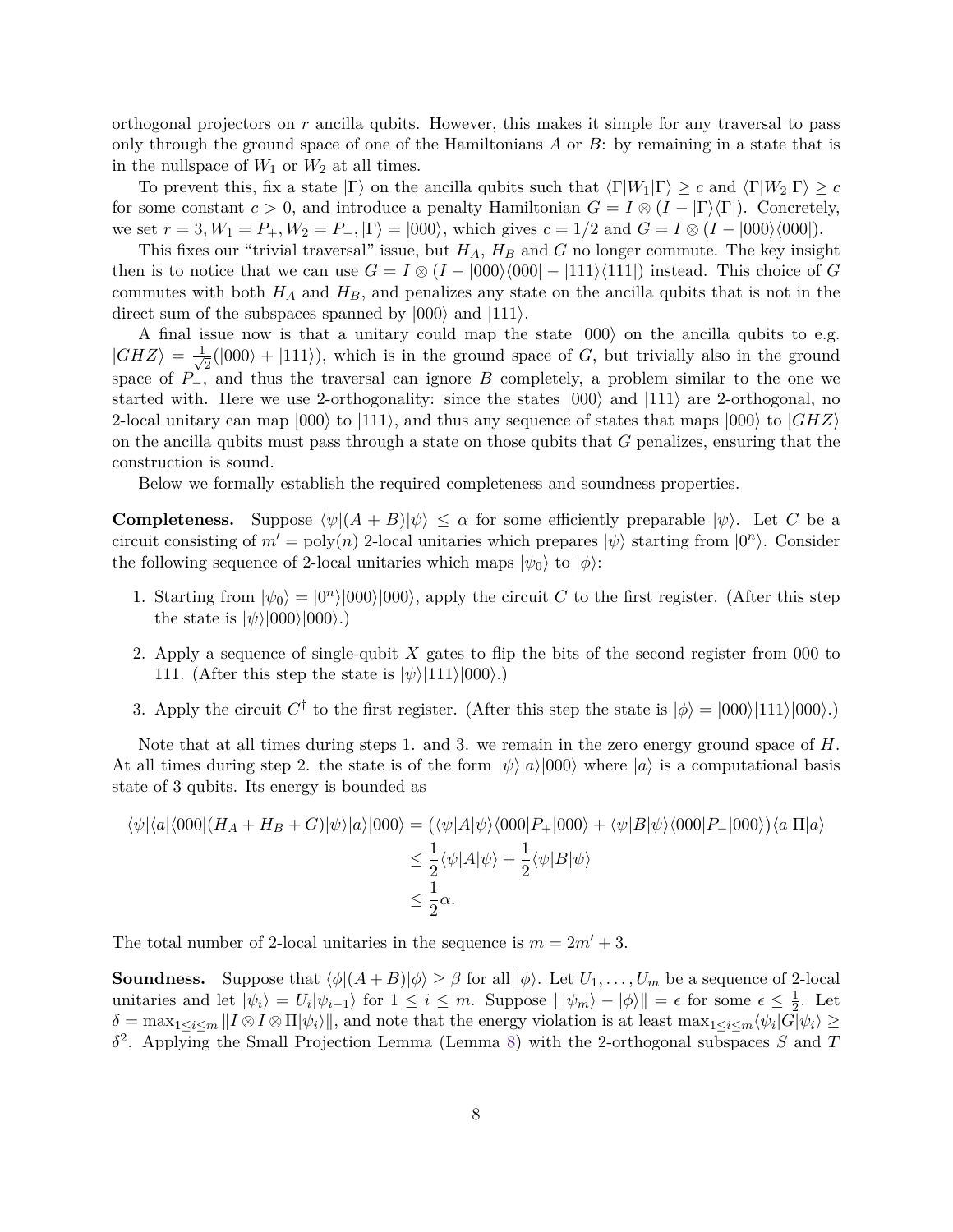defined as the +1 eigenspaces of the projectors  $P_S = I \otimes I \otimes P_0$  and  $P_T = I \otimes I \otimes P_1$  respectively, we obtain that

<span id="page-8-1"></span>
$$
||(I \otimes I \otimes P_1)|\psi_i\rangle|| < i\delta \tag{3}
$$

for all *i*. Next apply the Modified Traversal Lemma (Lemma [9\)](#page-5-2) with subspaces *S, T, U, V* defined as the +1 eigenspaces of the projectors  $P_S = I \otimes P_0 \otimes P_0$ ,  $P_T = I \otimes P_1 \otimes P_0$ ,  $P_U = I \otimes I \otimes P_0$ , and  $P_V = I \otimes I \otimes P_1$  respectively. We obtain that there is some *i* for which

<span id="page-8-0"></span>
$$
\langle \psi_i | (I \otimes \Pi \otimes P_0) | \psi_i \rangle \ge \left(\frac{1-\epsilon}{m}\right)^2 - 2(m+1)\delta. \tag{4}
$$

Then

$$
\langle \psi_i | H_A + H_B | \psi_i \rangle = \langle \psi_i | (A \otimes \Pi \otimes P_+ + B \otimes \Pi \otimes P_-) | \psi_i \rangle
$$
  
=  $\frac{1}{2} \langle \psi_i | (A + B) \otimes \Pi \otimes P_0 | \psi_i \rangle + E$   
 $\geq \frac{\beta}{2} \Big( \Big( \frac{1 - \epsilon}{m} \Big)^2 - 2(m + 1)\delta \Big) + E,$ 

where the last line uses the operator inequality  $(A + B) \geq \beta I$  and [\(4\)](#page-8-0), and E is the error term defined below, which we bound next. Letting  $P_{01} = |000\rangle\langle111|$  and  $P_{10} = |111\rangle\langle000|$  we have

$$
|E| = \frac{1}{2} |\langle \psi_i | (A - B) \otimes \Pi \otimes P_{01} | \psi_i \rangle + \langle \psi_i | (A - B) \otimes \Pi \otimes P_{10} | \psi_i \rangle + \langle \psi_i | (A + B) \otimes \Pi \otimes P_1 | \psi_i \rangle |
$$
  
\n
$$
\leq \frac{1}{2} (||(I \otimes I \otimes P_1)\psi_i || ||A - B|| + ||(I \otimes I \otimes P_1)\psi_i || ||A - B|| + ||(I \otimes I \otimes P_1)\psi_i || ||A + B||)
$$
  
\n
$$
\leq 2 ||(I \otimes I \otimes P_1)\psi_i ||
$$
  
\n
$$
\leq 2m\delta,
$$

where the first inequality uses the triangle inequality, the Cauchy-Schwarz inequality, and the fact that the norm of a projection is less than 1, the second inequality uses  $||A|| \le 1$  and  $||B|| \le 1$ , and the third uses [\(3\)](#page-8-1). Overall the energy lower bound for soundness is

$$
\max_{1 \le i \le m} \langle \psi_i | H | \psi_i \rangle \ge \max \Big\{ \delta^2, \frac{\beta}{2} \Big( \Big(\frac{1-\epsilon}{m}\Big)^2 - 2(m+1)\delta \Big) - 2m\delta \Big\}.
$$

To conclude it suffices to verify that for any  $0 \le \delta \le 1$ , this is  $\Omega(\beta^2/m^6)$ , as claimed. If  $\delta =$  $\Omega(\beta/m^3)$ , then recall that since  $\beta \leq 2$  due to our normalization of *A* and *B*, the statement is true. If  $\delta = O(\beta/m^3)$  for a small enough implicit constant, the second expression in the max is dominated by  $(\beta/2)((1-\epsilon)/m)^2 = \Omega(\beta^2/m^2) = \Omega(\beta^2/m^6)$ .

$$
\Box
$$

With Theorem [10](#page-6-0) in hand, QCMA-hardness of CGSCON follows from QCMA-hardness of the 2-layer problem.

*Proof of Theorem [6.](#page-3-1)* Since commuting local Hamiltonians are a subset of general local Hamiltoni-ans, the containment 21-CGSCON(2<sup>-poly(n</sup>), poly<sup>-1</sup>(n)) ∈ QCMA follows from [\[GS15\]](#page-10-0). To see that the problem is QCMA-hard, let  $A + B$  be an instance of the 2-layer problem with completeness and soundness parameters *c*, *s* constructed from the QCMA verifier circuit for some language  $L \in \mathsf{QCMA}$ according to Lemma [5.](#page-3-2) Construct the Hamiltonian  $H = H_A + H_B + G$  from  $A + B$  as in the proof of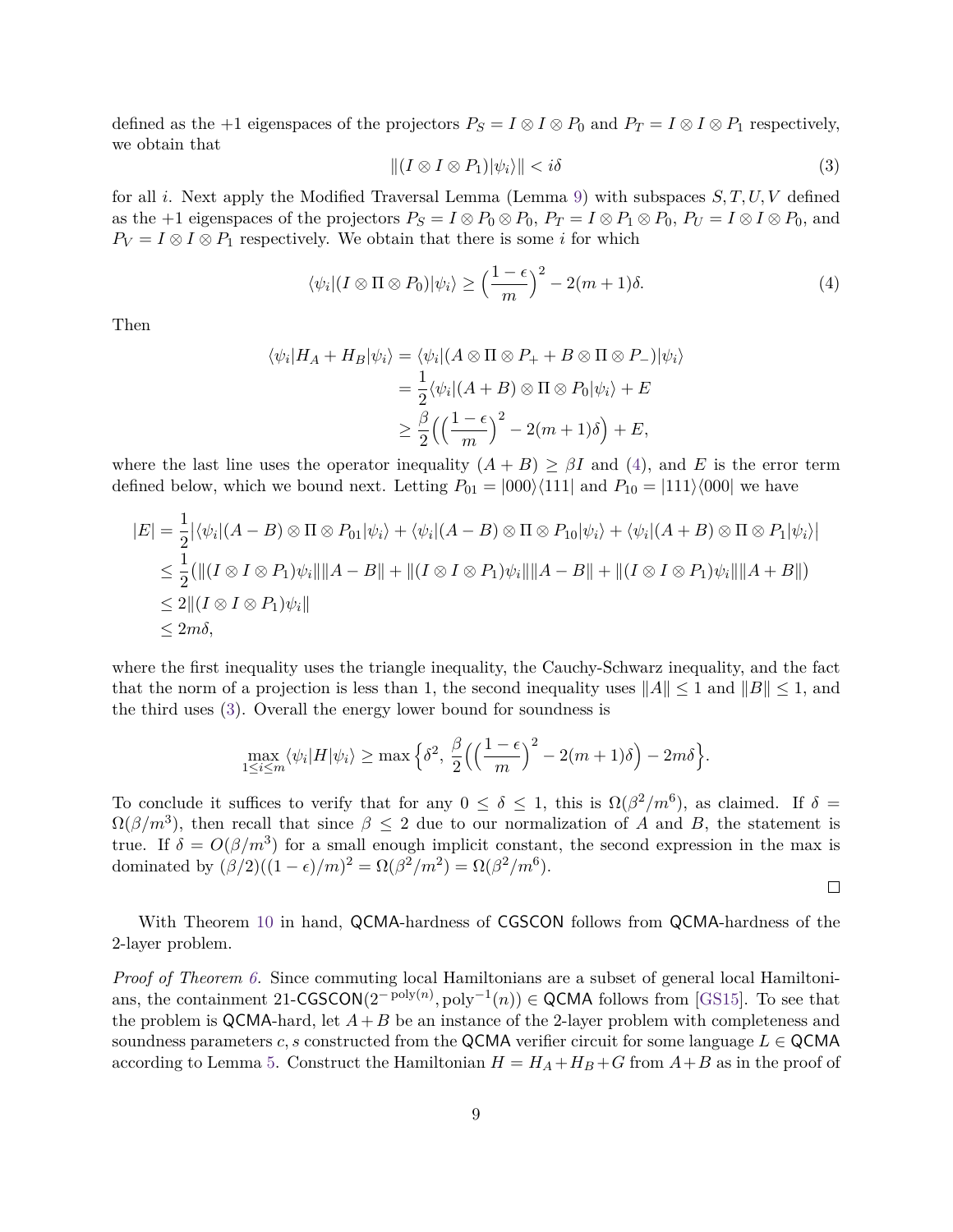Theorem [10.](#page-6-0) Then *H* is a 21-local commuting Hamiltonian. Moreover, the theorem states that the 2-layer problem instance  $A + B$  has the same solution (yes/no) as the CGSCON instance specified by *H*, its ground states  $|\psi_0\rangle$ ,  $|\phi\rangle$ , completeness parameter  $c/2 = 2^{-\text{poly}(n)}$  and soundness parameter  $\Omega(s^2/m^6) = \text{poly}^{-1}(n)$ . Since the 2-layer problem is QCMA-hard (by lemma [5\)](#page-3-2), this establishes that 21-CGSCON( $2^{-\text{poly}(n)}$ ,  $\text{poly}^{-1}(n)$ ) is also QCMA-hard.  $\Box$ 

#### <span id="page-9-5"></span>4 Conclusions

We have shown that the ground space connectivity problem for commuting local Hamiltonians is QCMA-complete, strengthening the previous result [\[GS15\]](#page-10-0) for general local Hamiltonians. Thus, the commutativity restriction does not lower the complexity of this problem, as one might have a priori expected. It remains open to determine whether there exist instances of the commuting local Hamiltonian problem that are QMA-hard.

#### Acknowledgments

T.V. is supported by NSF CAREER grant CCF-1553477 and an AFOSR YIP award number FA9550-16-1-0495. All authors were partially supported by the IQIM, an NSF Physics Frontiers Center (NSF Grant PHY-1125565) with support of the Gordon and Betty Moore Foundation (GBMF-12500028).

#### **References**

- <span id="page-9-7"></span>[AB09] Sanjeev Arora and Boaz Barak. Computational complexity: a modern approach. Cambridge University Press, 2009. [https://doi.org/10.1017/CBO9780511804090]( https://doi.org/10.1017/CBO9780511804090).
- <span id="page-9-2"></span>[AE11] Dorit Aharonov and Lior Eldar. On the complexity of commuting local Hamiltonians, and tight conditions for topological order in such systems. In Foundations of Computer Science (FOCS), 2011 IEEE 52nd Annual Symposium on, pages 334–343. IEEE, 2011. <https://doi.org/10.1109/FOCS.2011.58>.
- <span id="page-9-6"></span>[AGIK09] Dorit Aharonov, Daniel Gottesman, Sandy Irani, and Julia Kempe. The power of quantum systems on a line. Communications in Mathematical Physics,  $287(1):41-65$ , 2009. <https://doi.org/10.1109/FOCS.2007.46>.
- <span id="page-9-4"></span>[BLP+16] Benjamin J Brown, Daniel Loss, Jiannis K Pachos, Chris N Self, and James R Wootton. Quantum memories at finite temperature. Reviews of Modern Physics, 88(4):045005, 2016. [http://dx.doi.org/10.1103/RevModPhys.88.045005]( http://dx.doi.org/10.1103/RevModPhys.88.045005).
- <span id="page-9-1"></span>[BV03] Sergey Bravyi and Mikhail Vyalyi. Commutative version of the k-local Hamiltonian problem and common eigenspace problem. arXiv preprint quant-ph/0308021, 2003.
- <span id="page-9-0"></span>[Coo71] Stephen A Cook. The complexity of theorem-proving procedures. In Proceedings of the third annual ACM symposium on Theory of computing, pages 151–158. ACM, 1971. [https://doi.org/10.1145/800157.805047]( https://doi.org/10.1145/800157.805047).
- <span id="page-9-3"></span>[GKMP09] Parikshit Gopalan, Phokion G Kolaitis, Elitza Maneva, and Christos H Papadimitriou. The connectivity of Boolean satisfiability: computational and structural dichotomies.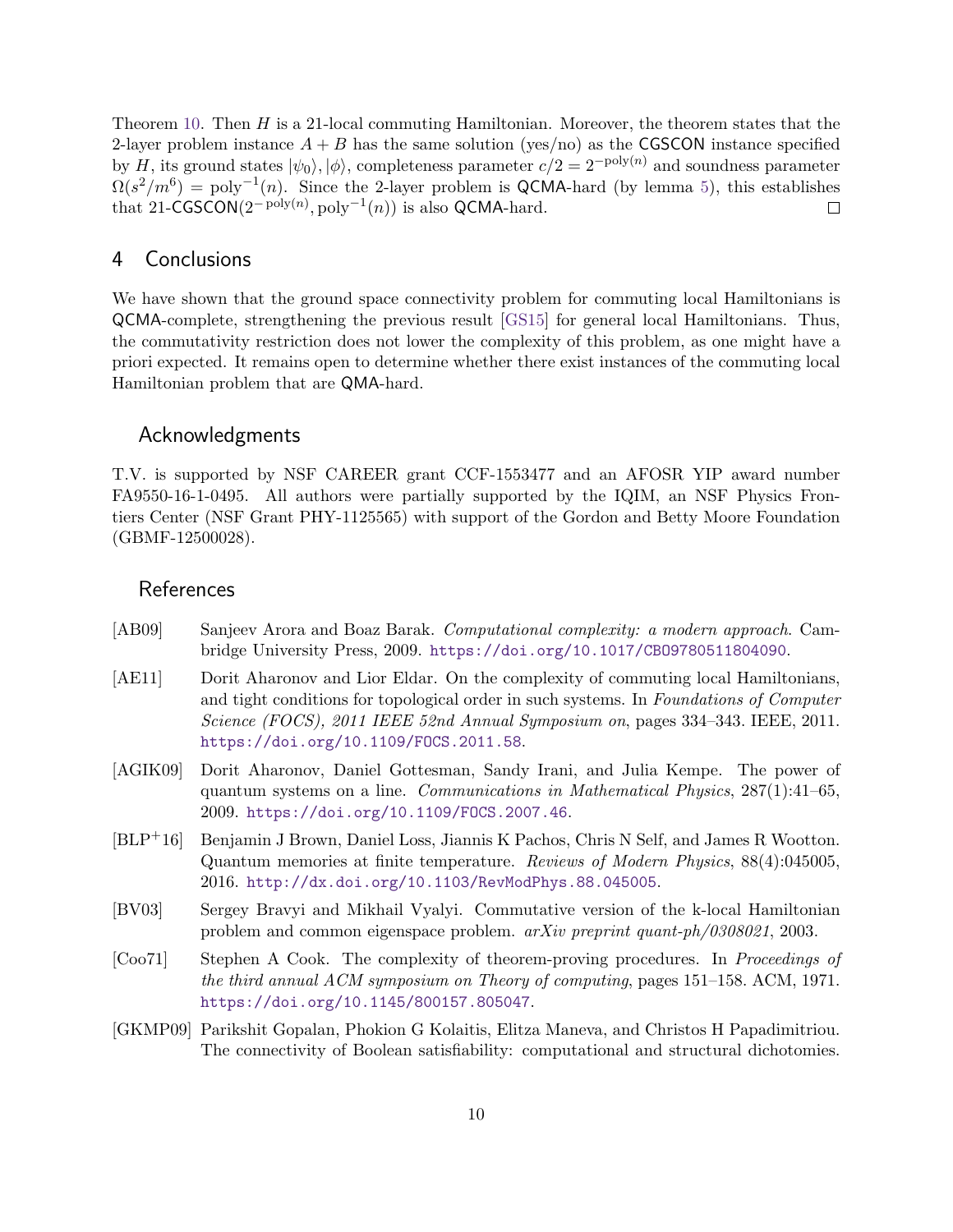SIAM Journal on Computing, 38(6):2330–2355, 2009. [https://doi.org/10.1137/](https://doi.org/10.1137/07070440X) [07070440X](https://doi.org/10.1137/07070440X).

- <span id="page-10-0"></span>[GS15] Sevag Gharibian and Jamie Sikora. Ground state connectivity of local Hamiltonians. In Automata, Languages, and Programming, pages 617–628. Springer, 2015. [https:](https://link.springer.com/chapter/10.1007/978-3-662-47672-7_50) [//link.springer.com/chapter/10.1007/978-3-662-47672-7\\_50](https://link.springer.com/chapter/10.1007/978-3-662-47672-7_50).
- <span id="page-10-4"></span>[Kit03] A Yu Kitaev. Fault-tolerant quantum computation by anyons. Annals of Physics, 303(1):2–30, 2003. [https://doi.org/10.1016/S0003-4916\(02\)00018-0](https://doi.org/10.1016/S0003-4916(02)00018-0).
- <span id="page-10-3"></span>[KKR06] Julia Kempe, Alexei Kitaev, and Oded Regev. The complexity of the local Hamiltonian problem. SIAM Journal on Computing, 35(5):1070–1097, 2006. [http://dx.doi.org/](http://dx.doi.org/10.1137/S0097539704445226) [10.1137/S0097539704445226](http://dx.doi.org/10.1137/S0097539704445226).
- <span id="page-10-2"></span>[KR03] Julia Kempe and Oded Regev. 3-local Hamiltonian is QMA-complete. arXiv preprint quant-ph/0302079, 2003. [http://citeseerx.ist.psu.edu/viewdoc/summary?doi=](http://citeseerx.ist.psu.edu/viewdoc/summary?doi=10.1.1.252.4841) [10.1.1.252.4841](http://citeseerx.ist.psu.edu/viewdoc/summary?doi=10.1.1.252.4841).
- <span id="page-10-1"></span>[KSV02] Alexei Yu Kitaev, Alexander Shen, and Mikhail N Vyalyi. Classical and quantum computation, volume 47. American Mathematical Society Providence, 2002. [http:](http://dx.doi.org/10.1090/gsm/047) [//dx.doi.org/10.1090/gsm/047](http://dx.doi.org/10.1090/gsm/047).
- <span id="page-10-8"></span>[OT08] Roberto Oliveira and Barbara M Terhal. The complexity of quantum spin systems on a two-dimensional square lattice. Quantum Information  $\mathscr{C}$  Computation, 8(10):900–924, 2008.
- <span id="page-10-5"></span>[Sch11] Norbert Schuch. Complexity of commuting Hamiltonians on a square lattice of qubits. Quantum Information & Computation,  $11(11-12):901-912$ , 2011.
- <span id="page-10-7"></span>[Wat11] John Watrous. Theory of quantum information. University of Waterloo Fall, 128, 2011.

## <span id="page-10-6"></span>A Proof of Lemma [5](#page-3-2)

In this appendix we prove that the 2-layer problem is QCMA-complete.

Below we use the term "(*k, l*)-local Hamiltonian" to describe a *k*-local Hamiltonian such that each qubit is acted on nontrivially by at most *l* terms.

The first step consists in applying a slight variant of Kitaev's circuit to Hamiltonian construction, which ensures that the Hamiltonian constructed from any QMA or QCMA verification circuit is not only local but also such that every qubit is acted (nontrivially) upon by a constant number of local Hamiltonian terms. In particular, it is a (5*,* 4)-local Hamiltonian. This step is crucial, as without it our construction would eventually result in an  $\Omega(\log n)$ -local commuting Hamiltonian instead of a commuting Hamiltonian with constant locality.

The idea to achieve this is simple: we introduce SWAP gates to ensure that every qubit is acted upon by at most 3 unitaries: swapping in the state of a given qubit, applying a circuit unitary, and swapping the state out to some new location. Once the circuit has been modified in this way, Kitaev's construction, which converts a circuit consisting of 2-local unitaries to a 5-local Hamiltonian through the use of a unary clock, yields a Hamiltonian with the desired property. We omit the details, and the interested reader is referred to Section 2 in [\[OT08\]](#page-10-8). We state the result in the following lemma.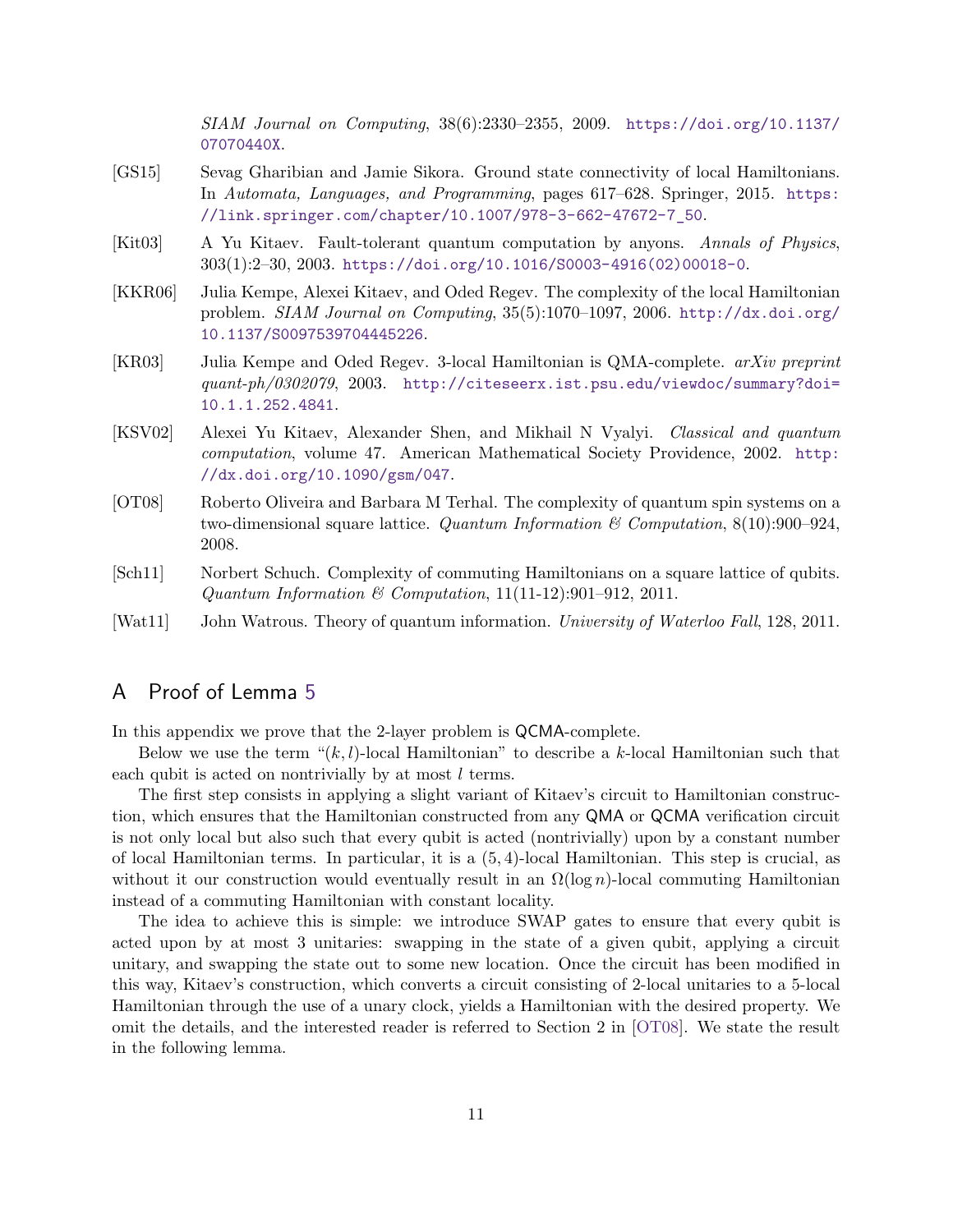<span id="page-11-0"></span>**Lemma 11.** Let  $C = U_m...U_1$  be an *n*-qubit quantum circuit where  $m = poly(n)$  such that each qubit *is acted upon by at most three gates. Then there exists a (5,4)-local Hamiltonian*  $H = \sum_{i=1}^{m} H_i$ *acting on*  $n' = \text{poly}(n, m)$  *qubits such that the following holds:* 

*1. If there exists a state*  $|\psi\rangle$  *such that C accepts*  $|\psi\rangle$  *with probability* 1– $\epsilon$ *, then*  $\langle \phi | H | \phi \rangle \leq \frac{\epsilon}{\text{poly}(m)}$ , *where*

<span id="page-11-2"></span>
$$
|\phi\rangle = \frac{1}{\sqrt{m+1}} \sum_{i=0}^{m} U_i ... U_1 |\psi\rangle \otimes |0\rangle \otimes |i\rangle, \tag{5}
$$

*with i written in unary notation.*

*2. If C* accepts any state  $|\psi\rangle$  with probability at most  $\epsilon$ , then for all  $|\psi\rangle$ ,  $\langle \psi|H|\psi\rangle \geq \frac{1-\epsilon}{\text{poly}(m)}$ .

By starting with an error-amplified QCMA verifier for which the  $\epsilon$  parameter is exponentially small, we can make the completeness and soundness parameters  $2^{-poly(n)}$  and  $\frac{1}{poly(n)}$  respectively in Lemma [11.](#page-11-0) The second step of our construction consists in showing how the resulting instance of the (5*,* 4)-local Hamiltonian can be converted into a 2-layered local Hamiltonian such that all terms inside each of the layers commute, and are 15-local. The completeness and soundness parameters will remain of order  $2^{-poly(n)}$  and  $\frac{1}{poly(n)}$  respectively.

We explain the intuition behind the construction. The first step is to individually modify each of the local terms from the input Hamiltonian instance into local terms such that the new Hamiltonians have orthogonal range. This results in a local Hamiltonian *G* that is trivially commuting. However, it is now easy for a prover to specify a state in the simultaneous ground space of all the local terms, irrespective of whether the initial instance was satisfiable or not.

To prevent this we create another Hamiltonian *R* that forces any ground state to have high overlap with the ground space of each Hamiltonian in *G*. Specifically, consider a qubit  $j \in \{1, \ldots, n\}$ , and let  $H_{i_1(j)}, H_{i_2(j)}, H_{i_3(j)}, H_{i_4(j)}$  be the local terms acting on it. We first allocate an ancilla qudit of dimension 4 (equivalently, two qubits)  $j' \in \{1, \ldots, n\}$  for *j*. We then create four new Hamiltonians  $H'_{i_t(j)} = H_{i_t(j)} \otimes |t-1\rangle\langle t-1|$  for  $t \in \{1, \ldots, 4\}$ , where the second projector acts on *j'*, and  $G = H'_{i_1(j)} + H'_{i_2(j)} + H'_{i_3(j)} + H'_{i_4(j)}$ . Note that a malicious prover can now easily create a state in the simultaneous null eigenspace of  $H'_{i_2(j)}, H'_{i_3(j)}, H'_{i_4(j)}$  by creating a state that is  $|00\rangle$  on *j'*. To prevent this, we introduce a penalty Hamiltonian  $R = I \otimes (I - |\gamma\rangle\langle\gamma|)$ , where  $|\gamma\rangle = \frac{1}{2}$  $\frac{1}{2}\sum_{i=0}^{3}|i\rangle.$ Provided a large enough energy penalty is associated with *R*, any state in a low eigenspace of the  $H'_{i_t(j)}$  is forced to be close to the null eigenspace of *R* on *j*', namely, by being in the state  $|\gamma\rangle$ , effectively translating the commuting terms in *G* into a sum of the non-commuting original terms. In this case, there is a constant overlap with the projectors of each of  $H'_{i_t(j)}, t \in \{1, \ldots, 4\}$  on the Hilbert space of the qudit  $j'$ , and thus none of the Hamiltonians can be trivially annihilated.

<span id="page-11-1"></span>**Lemma 12.** *(Ground Space Preserving Layers) Let*  $H = \sum_{i=1}^{m} H_i$  *be a* (5,4)*-local Hamiltonian acting on a system of n qubits numbered from* 1 *to n, where*  $||H_i|| \leq 1$ *. For each qubit*  $j \in \{1, \ldots, n\}$ *,*  $introduce\ a\ 4-dimensional\ ancilla\ qudit\ j'.\ Let\ c\ and\ s\ be\ two\ reals\ such\ that\ s-c \ge m^{-b}\ (for\ some\ non-1)\ s.t.\ (for\ some\ non-1)\ s.t.\ (for\ a\ is\ non-1)\ s.t.\ (for\ a\ is\ non-1)\ s.t.\ (for\ a\ is\ non-1)\ s.t.\ (for\ a\ is\ non-1)\ s.t.\ (for\ a\ is\ non-1)\ s.t.\ (for\ a\ is\ non-1)\ s.t.\ (for\ a\ is\ non-1)\ s.t.\ (for\ a\ is\ non-1)\ s.t.\ (for\ a\ is\ non-1)\ s.t.\ (for\ a\ is\ non-1)\ s.t.\ (for\ a\ is\ non-1)\$  $b > 0$ ).

For  $i \in \{1, ..., m\}$ , let  $H_i$  act on qubits  $\{j_1(i), ..., j_5(i)\}$ . For  $t \in \{1, ..., 5\}$ , let  $p_t(i) \in$  $\{1, \ldots, 4\}$  be such that  $H_i$  is the  $p_t(i)$ -th Hamiltonian acting on  $j_t(i)$ . Define  $G_i$  acting on qubits  $\{j_1(i), ..., j_5(i)\}\$ and  $\{j'_1(1), ..., j'_5(i)\}\$ as

$$
G_i = H_i \otimes |p_1(i) - 1\rangle\langle p_1(i) - 1| \otimes \ldots \otimes |p_5(i) - 1\rangle\langle p_5(i) - 1|.
$$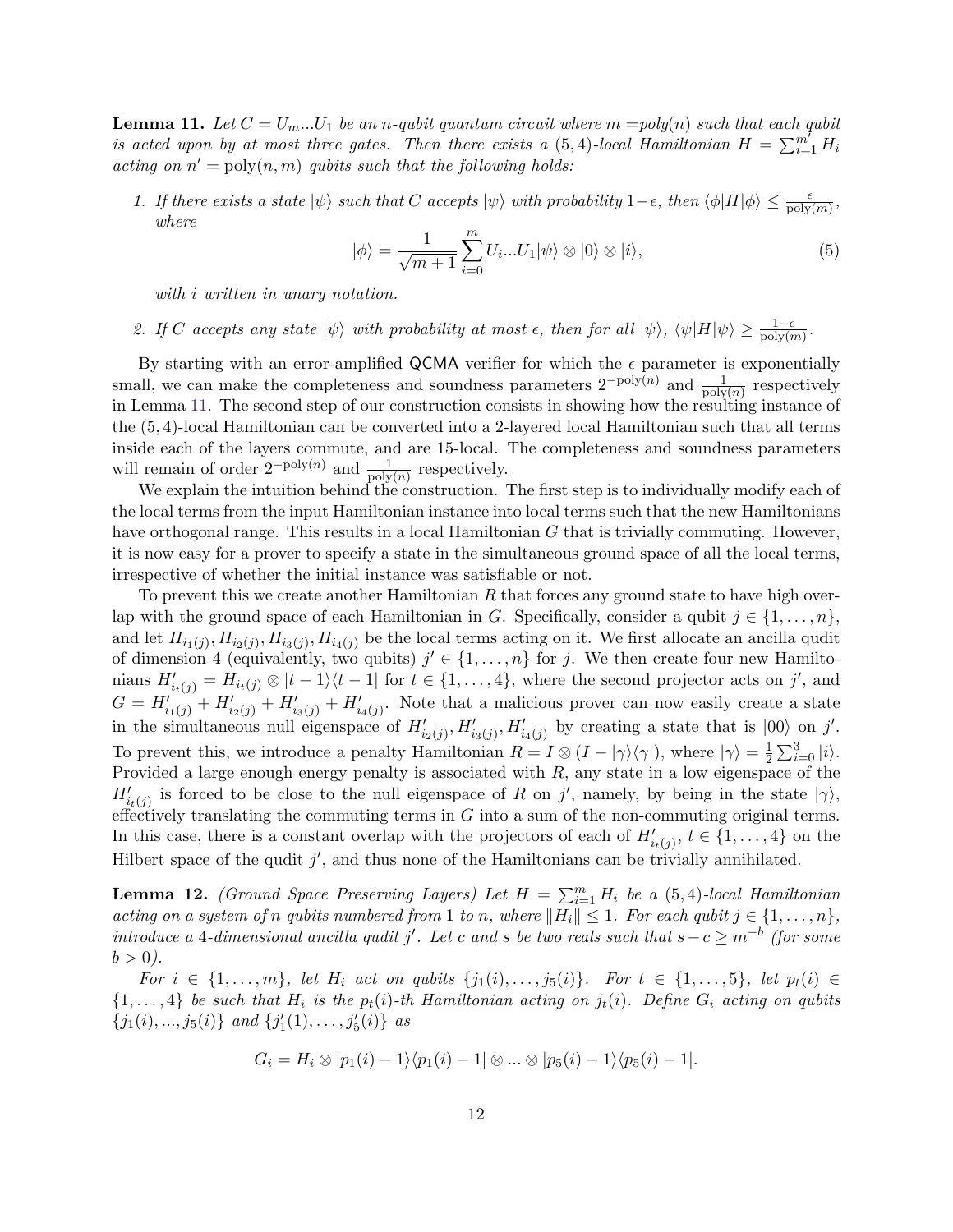Let  $|\gamma\rangle = \frac{1}{2}$  $\frac{1}{2} \sum_{i=0}^{3} |i\rangle$ , and for every qubit  $j \in \{1, \ldots, n\}$  define  $R_j$  acting on  $j'$  as

$$
R_j = I - |\gamma\rangle\langle\gamma|.
$$

Let  $G = \sum_{i=1}^{m} G_i$  and  $R = m^r \sum_{j=1}^{n} R_j$ , where  $r = b + 5$ . Then the following hold, for  $\kappa = 2^{10}$ .

- *1.* If there exists a state  $|\psi\rangle$  such that  $\langle \psi | H | \psi \rangle \leq c$ , then the state  $|\psi'\rangle = |\psi\rangle \otimes |\gamma\rangle^{\otimes n}$  satisfies  $\langle \psi' | (G+R) | \psi' \rangle \leq \frac{c}{\kappa}.$
- *2.* If for all states  $|\psi\rangle$ ,  $\langle \psi|H|\psi\rangle \geq s$ , then for all states  $|\psi'\rangle$  (on the extended system),  $\langle \psi'|(G+\rangle)$  $R|\psi'\rangle \geq \frac{s}{\kappa} - \frac{1}{m^{b+1}}.$

*Proof. (Completeness)* Let  $|\psi\rangle$  be such that  $\langle \psi | H | \psi \rangle \leq c$ . Define  $|\psi'\rangle = |\psi\rangle \otimes |\phi\rangle$ , where  $|\phi\rangle =$  $|\gamma\rangle \otimes ... \otimes |\gamma\rangle$  (*n* times) and where  $|\psi\rangle$  is a state on the initial *n* qubits and each copy of  $|\gamma\rangle$  acts on one of the ancilla qudits. By direct calculation,

$$
\langle \psi' | (G+R) | \psi' \rangle = \langle \psi | \langle \phi | G | \psi \rangle | \phi \rangle + \langle \psi | \langle \phi | R | \psi \rangle | \phi \rangle
$$
  
= 
$$
\sum_{i=1}^{m} \langle \psi | H_i | \psi \rangle | \langle \gamma | p_1(i) - 1 \rangle |^2 ... | \langle \gamma | p_5(i) - 1 \rangle |^2 + 0
$$
  
= 
$$
\sum_{i=1}^{m} \frac{1}{4^5} \langle \psi | H_i | \psi \rangle
$$
  

$$
\leq \frac{c}{\kappa}.
$$

*(Soundness)* Let  $|\phi_0\rangle, |\phi_1\rangle, \dots, |\phi_d\rangle$ , for  $d = 2^{2n} - 1$ , be an orthonormal basis on the *n* ancilla qudits consisting of eigenvectors of *R*. Let  $\lambda_0 \leq \cdots \leq \lambda_d$  be the eigenvalues of *R*, counted with multiplicity. Then  $|\phi_0\rangle = |\gamma\rangle^{\otimes n}$  and  $\lambda_0 = 0$ ; moreover for  $1 \le i \le d$ ,  $\lambda_i \ge m^r$ .

We proceed by contradiction. Let  $|\psi'\rangle$  be a state such that  $\langle \psi' | (G+R) | \psi' \rangle \leq \frac{s}{\kappa} - \frac{1}{m^{b+1}}$ . Expand  $|\psi'\rangle = \sum_{i=0}^{d} |a_i\rangle |\phi_i\rangle$ , where  $\{|a_0\rangle, \ldots, |a_d\rangle\}$  are vectors on the initial *n* qubits. Let  $|u\rangle = |a_0\rangle |\phi_0\rangle$ and  $|v\rangle = \sum_{i=1}^{d} |a_i\rangle |\phi_i\rangle$ , so that  $|\psi'\rangle = |u\rangle + |v\rangle$ . Let

$$
c_0 = |||u\rangle|| = |||a_0\rangle||
$$
 and  $c_1 = |||v\rangle|| = \left(\sum_{i=1}^d |||a_i\rangle||^2\right)^{1/2}.$ 

Since  $\langle u, v \rangle = 0$ , we have  $1 = ||\psi'\rangle||^2 = c_0^2 + c_1^2$ . Then

$$
\langle \psi' | R | \psi' \rangle = \sum_{i=0}^{d} \lambda_i || |a_i \rangle ||^2 \geq m^r c_1^2.
$$

Further,

<span id="page-12-0"></span>
$$
\langle u|G|u\rangle = \langle a_0|\langle \phi_0|G|a_0\rangle|\phi_0\rangle = \frac{1}{\kappa} \langle a_0|H|a_0\rangle \ge \frac{1}{\kappa} s \langle a_0|a_0\rangle = \frac{s c_0^2}{\kappa},\tag{6}
$$

where the inequality uses the soundness condition  $\forall |\psi\rangle, \langle \psi|H|\psi\rangle \geq s \langle \psi|\psi\rangle$ . Also note that

$$
|\langle u|G|v\rangle| = |\langle v|G|u\rangle| \le ||v|| ||Gu|| \le m||v|| ||u|| \le mc_1,
$$